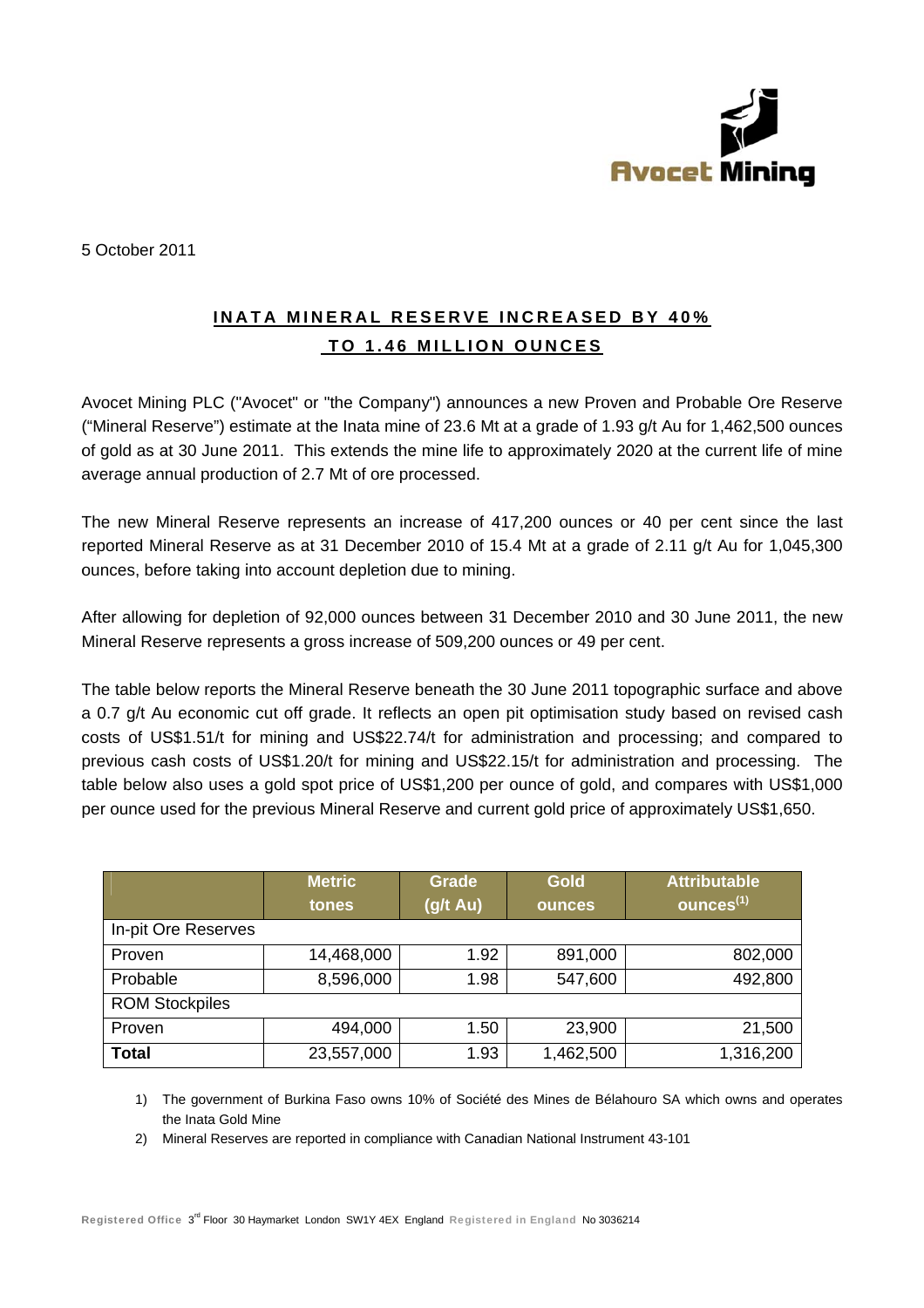The new Mineral Reserve is the result of a thorough economic analysis and revised pit design that is based on the recently announced Mineral Resource for the Inata mine license area of 3.36 million ounces, including 2.54 million ounces of Measured and Indicated Resources. This analysis and design has facilitated extensions to all of the pits at Inata. The Inata North pit in particular has increased in depth and now represents approximately 50 per cent of Inata's total Mineral Reserve. The other five pits, where mineralisation is closer to surface, have extended along strike and/or depth. The Minfo Trend in particular includes zones of Inferred Mineral Resources, which cannot yet be used for open pit designs or inclusion as Mineral Reserves.

As previously relayed, a further update on the Mineral Reserve is expected in Q1 2012 following completion of outstanding drilling in the fourth quarter of 2011 and the inclusion of approximately 16,000 assays from the 2010-2011 drilling programme that had not been received at the time of the latest Mineral Resource update.

The increase announced today supports management's objective of further increasing the production at the Inata Mine from 165,000 ounces per annum to a preliminary target of 245,000 ounces per annum through the construction of additional processing capacity.

Commenting on the Mineral Reserve upgrade at Inata, Brett Richards, Chief Executive Officer for Avocet, stated:

*"The anticipated ongoing growth in Mineral Resources and Mineral Reserves at Inata demonstrates the high quality of this asset and provides Avocet with a solid cornerstone for our expansion plans both within the Inata mining license area, as well as in the greater Bélahouro region."* 

*The parts of this press release pertaining to the Mineral Reserve estimate were reviewed by R. Dennis Bergen, P. Eng., Associate Principal Mining Engineer, Roscoe Postle Associates Inc, a qualified person as defined by National Instrument 43-101.* 

| For further information please contact: |                                             |                                                         |                                     |                                                                        |                                            |  |  |  |  |
|-----------------------------------------|---------------------------------------------|---------------------------------------------------------|-------------------------------------|------------------------------------------------------------------------|--------------------------------------------|--|--|--|--|
| <b>Avocet Mining PLC</b>                | Buchanan<br><b>Financial PR Consultants</b> | <b>Ambrian Partners Limited</b><br>NOMAD & Joint Broker | J.P. Morgan Cazenove<br>Lead Broker | <b>Arctic Securities</b><br>Financial Adviser &<br><b>Market Maker</b> | <b>SEB Enskilda</b><br><b>Market Maker</b> |  |  |  |  |
| Brett Richards, CEO                     | <b>Bobby Morse</b>                          | Samantha Harrison                                       | Michael Wentworth-Stanley           | Arne Wenger                                                            | Fredrik Cappelen                           |  |  |  |  |
| Mike Norris, FD                         | James Strong                                | Jen Boorer                                              | Neil Passmore                       | Petter Bakken                                                          |                                            |  |  |  |  |
| Angela Parr, IR                         |                                             |                                                         |                                     |                                                                        |                                            |  |  |  |  |
| +44 20 7766 7674                        | +44 20 7466 5000                            | +44 20 7634 4700                                        | +44 20 7588 2828                    | +47 2101 3100                                                          | +47 2100 8500                              |  |  |  |  |
|                                         | +44 78 7260 4783                            |                                                         |                                     |                                                                        |                                            |  |  |  |  |
| www.avocet.co.uk                        | www.buchanan.uk.com                         | www.ambrian.com                                         | www.jpmorgancazenove.com            | www.arcticsec.no                                                       | www.sebenskilda.no                         |  |  |  |  |